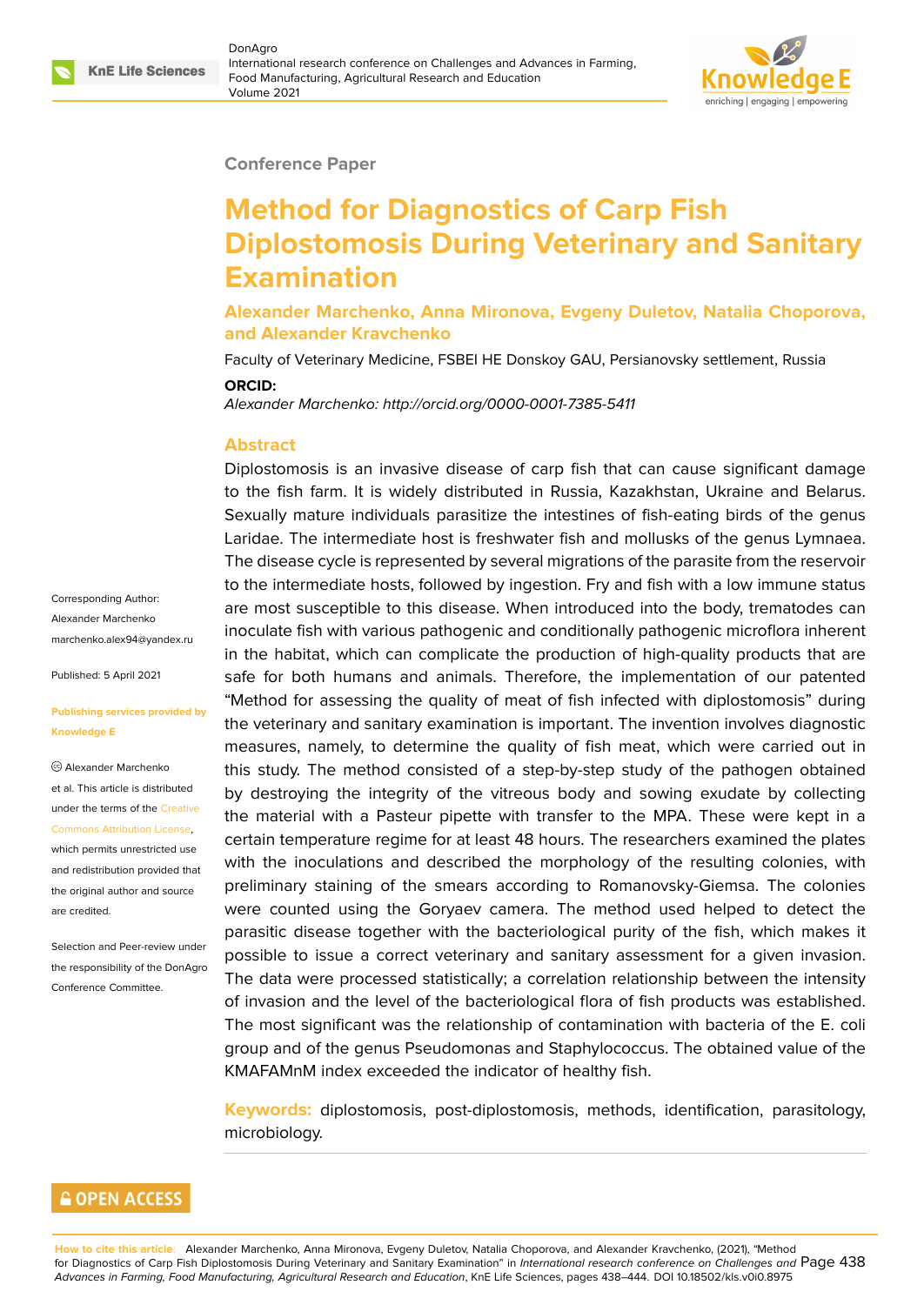### **1. Introduction**

Fish farming remains a developing industry in the World market today. In 2019, more than 100 thousand tons of fish and other aquatic organisms were harvested, intended for free sale [1].

Along with the development of this industry, the issue of entering industrial circulation of high-quality products that are safe for both humans and animals remains important. Today, there [a](#page-5-0)re often cases of detection of pathogenic agents in fish, such as viruses, bacteria, fungi, helminths, protozoa, etc. [2].

To ensure food safety of fish products, a document that controls the main indicators of the quality of products in the territory of the Russian Federation was introduced the Technical Regulations of the Custo[ms](#page-6-0) Union. It presents the standards for each individual species of aquatic organisms [3].

According to the parasitological indicators of fish products, mandatory studies are provided for the presence of nematodes, trematodes, cestodes and worms, as they cause general helminthiasis in humans [an](#page-6-1)d animals [4, 5].

It should be noted that diseases that can affect the quality of products, while not being a source of invasion of the human body, re[ma](#page-6-2)[in](#page-6-3) poorly studied today. These include, among other things, diplostomosis [6].

## **2. Methods and Equipment**

In our own research, we planned to: 1) study the methods of helminthological dissection of fish using an innovative method invented by us: "A method for assessing the quality of meat of fish infected with diplostomosis" to determine the causative agents of diplostomoses in freshwater fish; 2) to carry out identification of flukes for each disease; 3) to determine the microbial contamination of fish [7].

#### **2.1. Methods**

To achieve the objectives set, the developed "Method for assessing the quality of meat of fish infected with diplostomosis". The invention relates to a veterinary and sanitary examination, namely, to determining the quality of fish meat during diplostomosis.

On the territory of the Russian Federation, a method for diagnosing an invasive disease of fish, such as diplostomosis, based on the removal of the lens, is applicable. It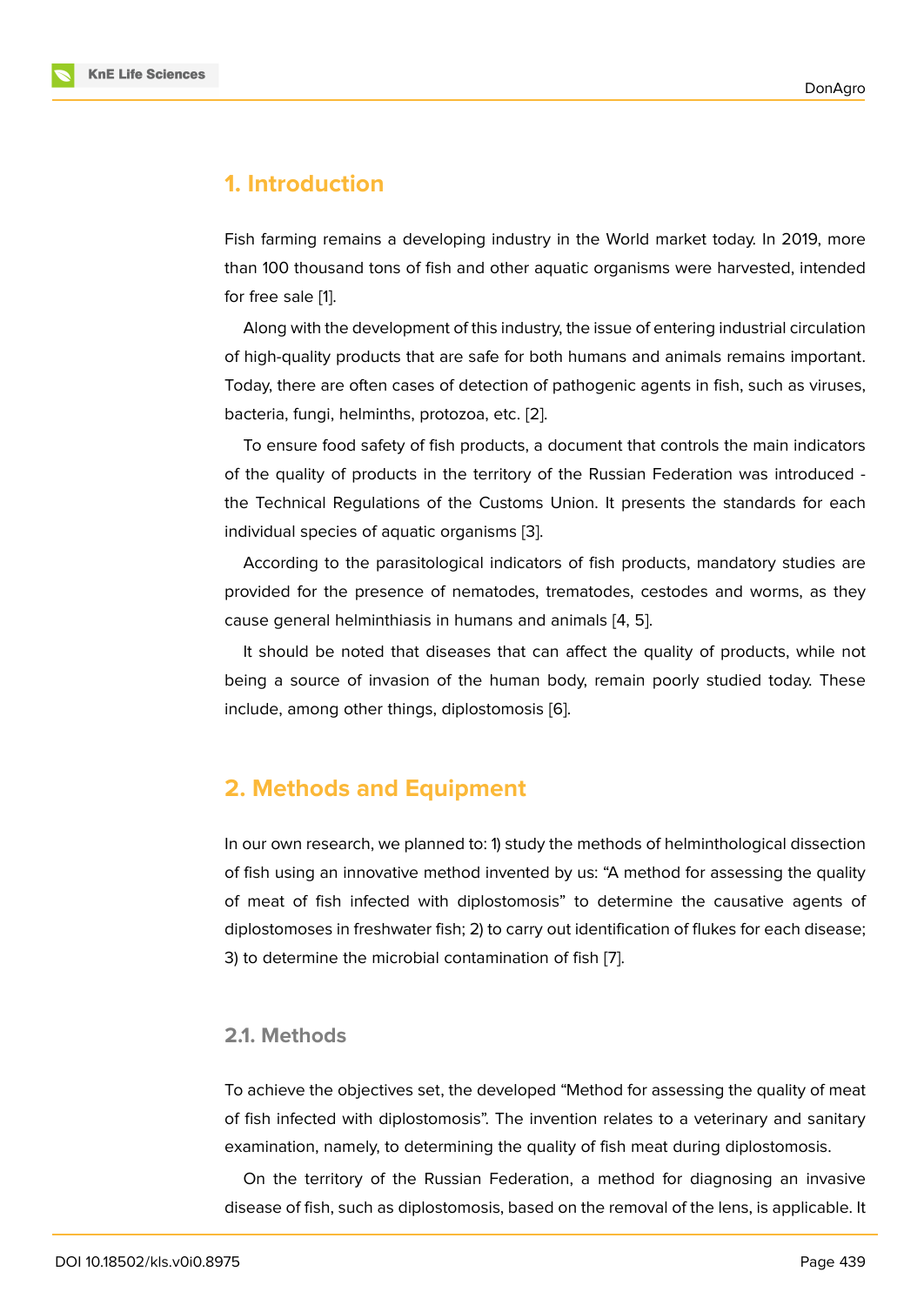is conducted by crushing the lens with a microscope slide, followed by obtaining larvae [8, 9].

The technical result is achieved by the fact that the method for assessing the quality of meat of fish infected with diplostomosis is carried out in the following sequence: processi[ng](#page-6-4) [o](#page-6-5)f a biological object, followed by destruction of the integrity of the outer membrane of the eye, taking a sample from the affected tissue area, sowing on mesopotamia agar, with an exposure of 48 hours, analyzing the morphology of obtained colonies, determining the nature of growth, staining of smears according to Romanovsky-Giemsa and their counting [10, 11].



**Figure** 1: Examination of the lens of a fish eye

<span id="page-2-0"></span>

**Figure** 2: Obtained colonies of microorganisms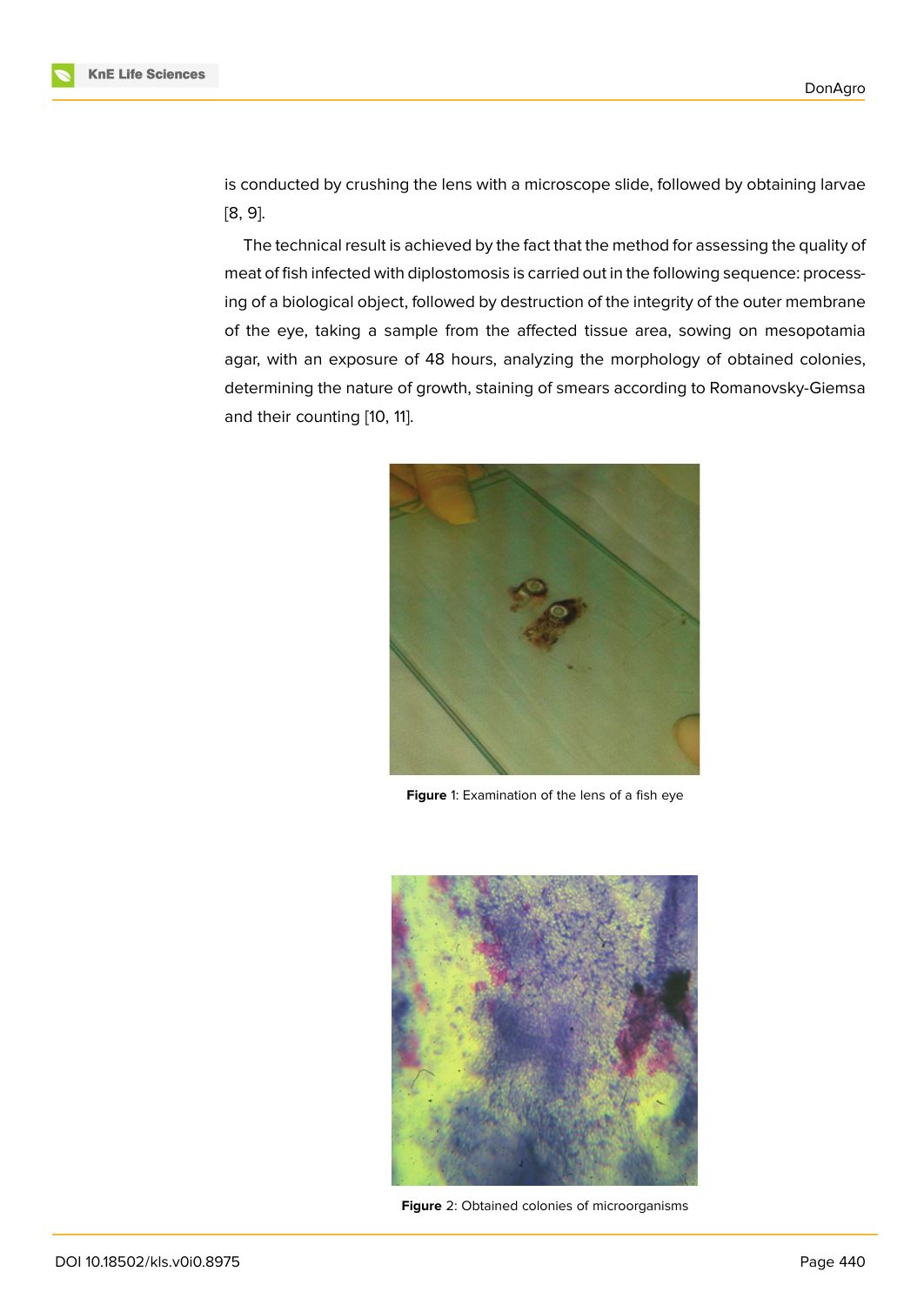According to the invention, the lens of the eye of a fish is used as a biological object, which is crushed between the glasses, a sample is taken for inoculation, and the counting is carried out using the Goryaev camera, with a result equal to less than  $5 \times$ 10 $4$  CFU / kg for conditionally pathogenic microflora; single indicators for pathogenic, fish meat is classified as benign, and with indicators over  $5 \times 10^4$  CFU / kg by conditionally pathogenic micro-flora or the presence of exceeding the norm objects in meat for: L. monocytogenes, V. Parahemolyticus, Salmonella spp. and others, which belong to the category of substandard [12].

An example of a specific implementation of the method was proposed: the fish entering the laboratory of veterinary and sanitary examination and suspicious of a diplostomosis disease is [sub](#page-6-6)ject to microbiological examination. Before sowing, hands are treated with 70% ethyl alcohol (Figure 1). The lens is removed from the vitreous body by an incision, placed on a sterile glass slide, covered with another slide and crushed; the contents are collected with a sterile Pasteur pipette, then transferred to Petri dishes with MPA, prepared by adding [2-](#page-2-0)3% agar to the meat broth - agar, followed by autoclaving and adding chicken egg white with double the amount of distilled water [13].

Crops are kept at a temperature of 18-25 ° C for at least 48 hours. The inoculation dishes are examined, the morphology of the resulting colonies is described, smears [are](#page-6-7) stained according to Romanovsky-Giemsa and microscopic, the result is counted using the Goryaev camera. When the result is less than  $5 \times 10^4$  CFU / kg, according to conditionally pathogenic microflora, and zero indicators for pathogenic, fish meat is classified as benign and released for free sale (Figure 2). With indicators over 5  $\times$ 10<sup>4</sup> CFU / kg for pathogenic microflora or presence in meat: Coliform, S. Aureus, L. monocytogenes, V. Parahemolyticus, are classified as substandard and are disposed of [14, 15].

The effectiveness of the method is confirmed by the studies, for which fish, infected with diplostomosis, was processed by the method according to the prototype and the [cla](#page-6-8)i[me](#page-6-9)d method.

### **3. Results**

We examined 300 specimens of carp fish with characteristic signs of diplostomosis. The data obtained was processed biometrically. The result is presented in tables.

When studying fish, the pathogen Diplostomumspathaceum was identified in 100% of cases.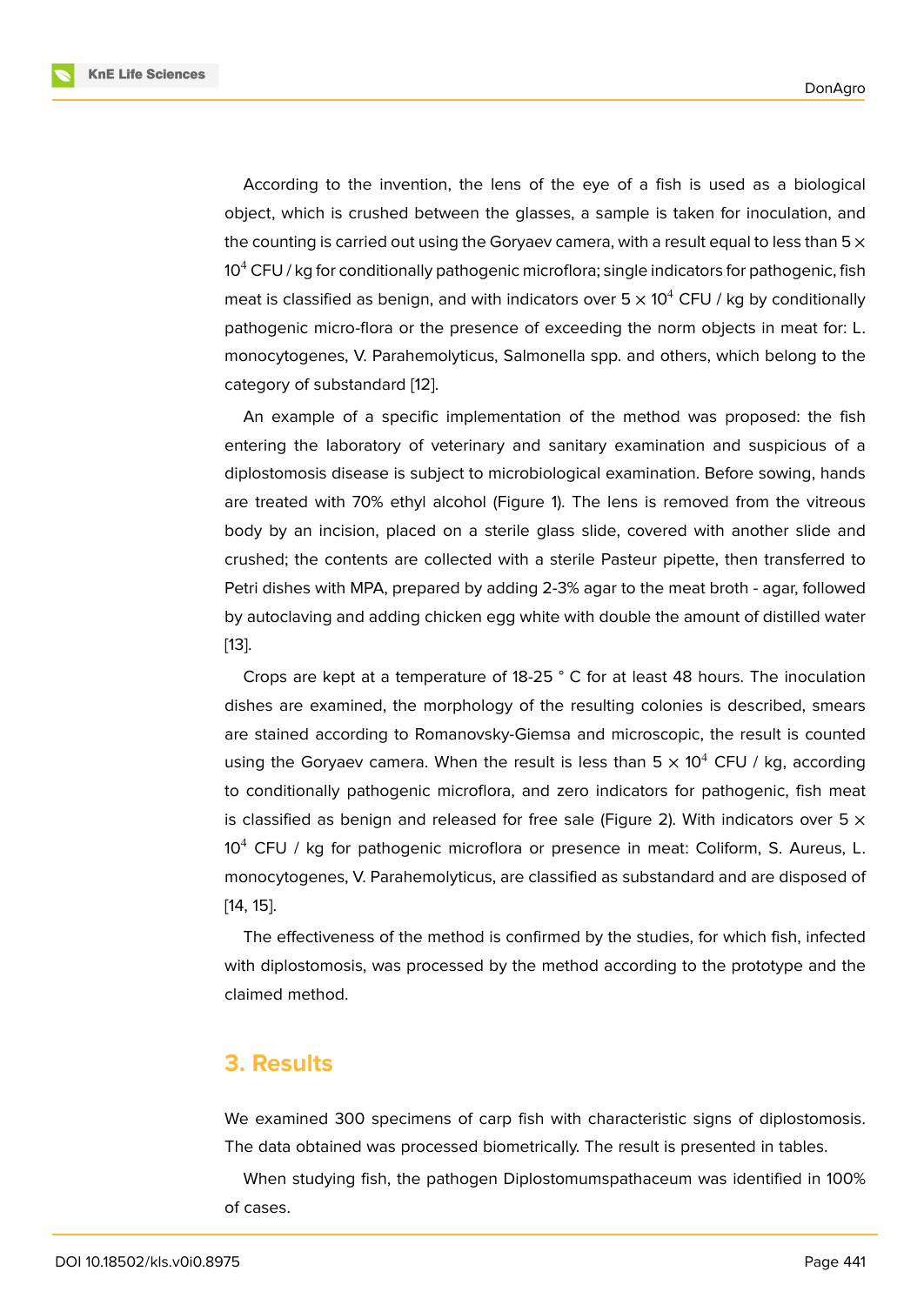| Type of fish                                     | <b>Individuals</b><br>examined | <b>Infectedwith</b><br>diplostomes,<br><i>individuals</i> | Intensity of<br>invasion | Extensiveness of<br>invasion |
|--------------------------------------------------|--------------------------------|-----------------------------------------------------------|--------------------------|------------------------------|
| Hypophthalmichthys-<br>molitrix (silver<br>carp) | 58                             | 12                                                        | 6.54                     | 24.4                         |
| Cyprinus carpio (Carp)                           | 129                            | 39                                                        | 2.05                     | 23.9                         |
| Abramis brama (Carp<br>bream)                    | 75                             | 13                                                        | 2.61                     | 14.8                         |
| Ctenopharyngodon<br>idella (White amur)          | 38                             | 7                                                         | 3.0                      | 15.6                         |

TABLE 1: Helminthological research of fish

# **4. Discussion**

The highest rates of invasion extensiveness were observed in silver carp and carp - 24.4 and 23.9, respectively, while bream and grass carp were characterized by lower invasion rates.

The degree of invasion of commercial fish ranged from 1 to 7 larvae per individual.

| <b>Isolated</b><br>microorganisms               | Bacterial contamination of commercial fish, CFU / g |                     |                     |                     |  |  |  |
|-------------------------------------------------|-----------------------------------------------------|---------------------|---------------------|---------------------|--|--|--|
|                                                 | Silver carp                                         | Carp bream          | Carp                | White amur          |  |  |  |
| Healthy fish                                    |                                                     |                     |                     |                     |  |  |  |
| Coliform bacterias                              | $23.4 \pm 0.005$                                    | $10.1 \pm 0.01$     | $15.7 \pm 0.006$    | $8 + 0.002$         |  |  |  |
| QMAFanM, CFU / gx<br>10 <sup>4</sup>            | $3.14 \pm 0.037$                                    | $1.55 \pm 0.42$     | $1.25 \pm 0.29$     | $2.6 \pm 0.39$      |  |  |  |
| <b>Genus Bacillus</b>                           |                                                     | $36.5 \pm 0.077$    |                     | $39.2 \pm 7.0$      |  |  |  |
| Genus Pseudomonas                               | $47.1 \pm 0.04$                                     | $76.0 \pm 0.041$    | $37.09 \pm 0.028$   | $67.0 \pm 0.29$     |  |  |  |
| Genus Staphylococcus                            | $69.0 \pm 0.07$                                     | $82.0 \pm 1.3$      | $56.0 \pm 0.04$     | $78.0 \pm 0.016$    |  |  |  |
| Fish infested with Diplostomumspathaceum larvae |                                                     |                     |                     |                     |  |  |  |
| Coliform bacterias                              | $72.86 \pm 0.87***$                                 | $21.9 \pm 0.056***$ | $36.4 \pm 0.023***$ | $22.3 \pm 0.07***$  |  |  |  |
| QMAFanM, CFU / $g \times$<br>10 <sup>4</sup>    | $24.0 \pm 0.9***$                                   | $2.9 \pm 1.3$       | $6.18 \pm 1.19***$  | $8.18 \pm 4.27***$  |  |  |  |
| <b>Genus Bacillus</b>                           | $148.7 \pm 8.6$                                     | 116.0 $\pm$ 0.67*** | $129.0 \pm 0.31$    | $312.5 \pm 2.17***$ |  |  |  |
| Genus Pseudomonas                               | $216.4 \pm 8.4***$                                  | $83 + 0.4$          | $99.0 \pm 0.17***$  | $230.1 \pm 1.2***$  |  |  |  |
| Genus Staphylococcus                            | $256.6 \pm 8.5***$                                  | 116.4 $\pm$ 0.74*** | $123.2 \pm 0.29***$ | $162.8 \pm 0.76***$ |  |  |  |
| Genus Listeria                                  | $180.1 \pm 7.1$                                     |                     | $161 \pm 0.42$      |                     |  |  |  |
| Genus Klebsiella                                | $33.1 \pm 0.06$                                     |                     |                     |                     |  |  |  |
| Note: *** $-p \le 0.001$                        |                                                     |                     |                     |                     |  |  |  |

TABLE 2: Bacterial contamination of commercial fish

According to the data presented in Table 2, it was determined that the bacterial contamination of fish infected with Diplostomum spathaceum metacercariae significantly exceeds that of healthy fish. Thus, the contamination with bacteria of the E.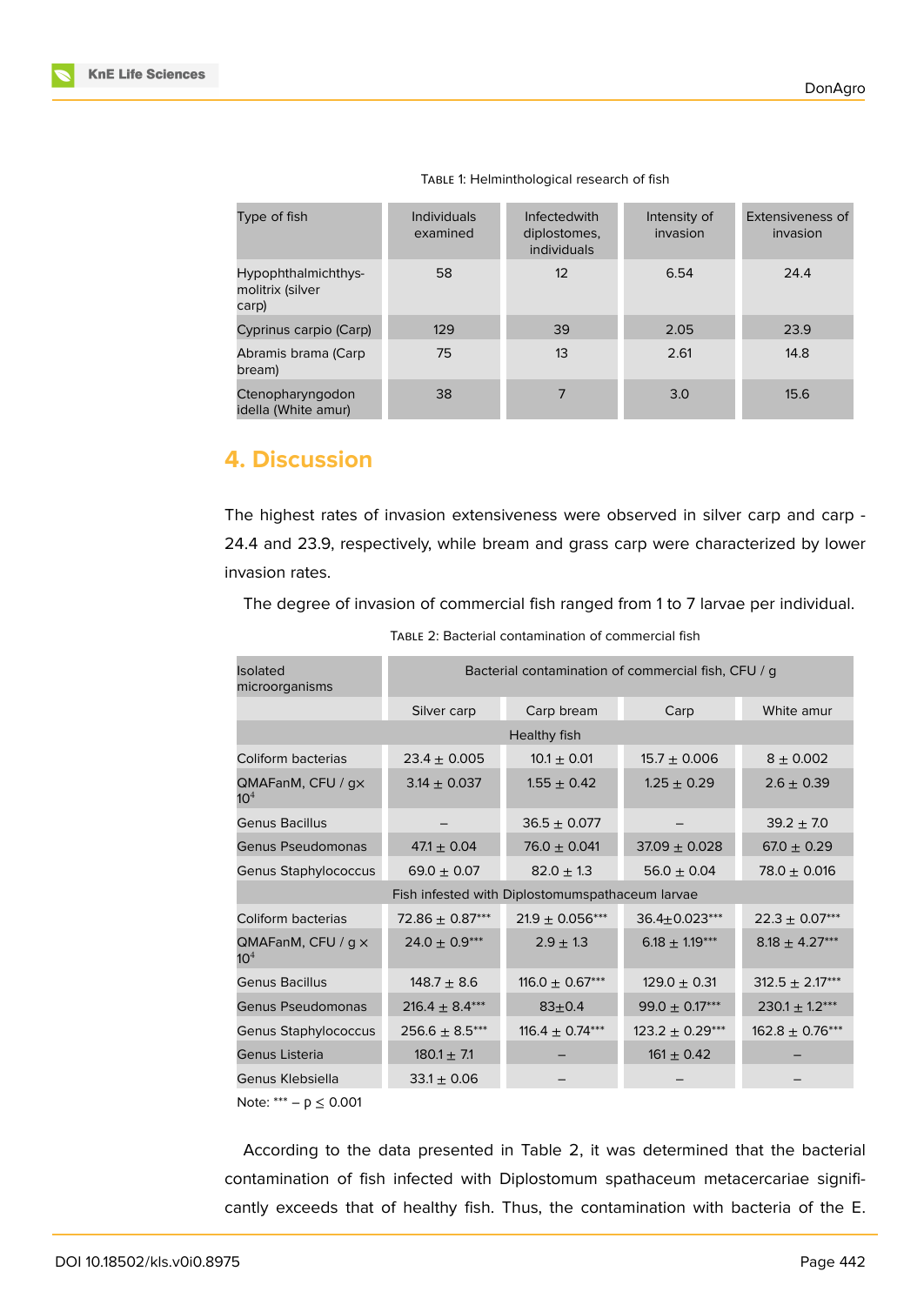

coli group of fish infested with diplostomosis was significantly higher by 1.5–3.4 times (silver carp); bacteria of the genus Pseudomonas - 2.8–3.9 times; bacteria of the genus Staphylococcus - 1.4–3.3 times. The KMAFAMnM index in the meat of infested fish was significantly higher by 1.5–6.5 times. At the same time, bacteria of the genera Bacillus, Listeria, Klebsiella were found in the meat of silver carp and carp, which were not found in healthy fish.

# **5. Conclusion**

The method used solves several problems of identifying a parasitic disease together with the bacteriological purity of fish, which makes it possible to issue a correct veterinary and sanitary assessment for a given invasion.

We also found that the diplostomosis disease is the cause of the development of pathogenic microorganisms in fish. This reduces the quality of the products obtained and is the reason for the occurrence of food poisoning in humans and animals.

A direct correlation was established between the intensity of the invasion of Diplostomumspathaceum, and QMAFAMnM in fish - with an increase in the intensity of invasion, fish seed production increases.

When assessing the quality of fresh fish infested with metacercariae by diplostomoses, it is necessary to carry out additional bacteriological analysis of fish meat according to the proposed "Method for assessing the quality of fish meat infected with diplostomosis".

# **Funding**

This work was supported by the Don State Agrarian University.

# **Conflict of Interest**

The authors have no conflicts of interest.

### **References**

<span id="page-5-0"></span>[1] Abbas, F. M., Wasin, A. and Alqaraghuli, A. A. (2020). *Applied Statistics for Environmental Science with R.* New York: Academic Publishers.